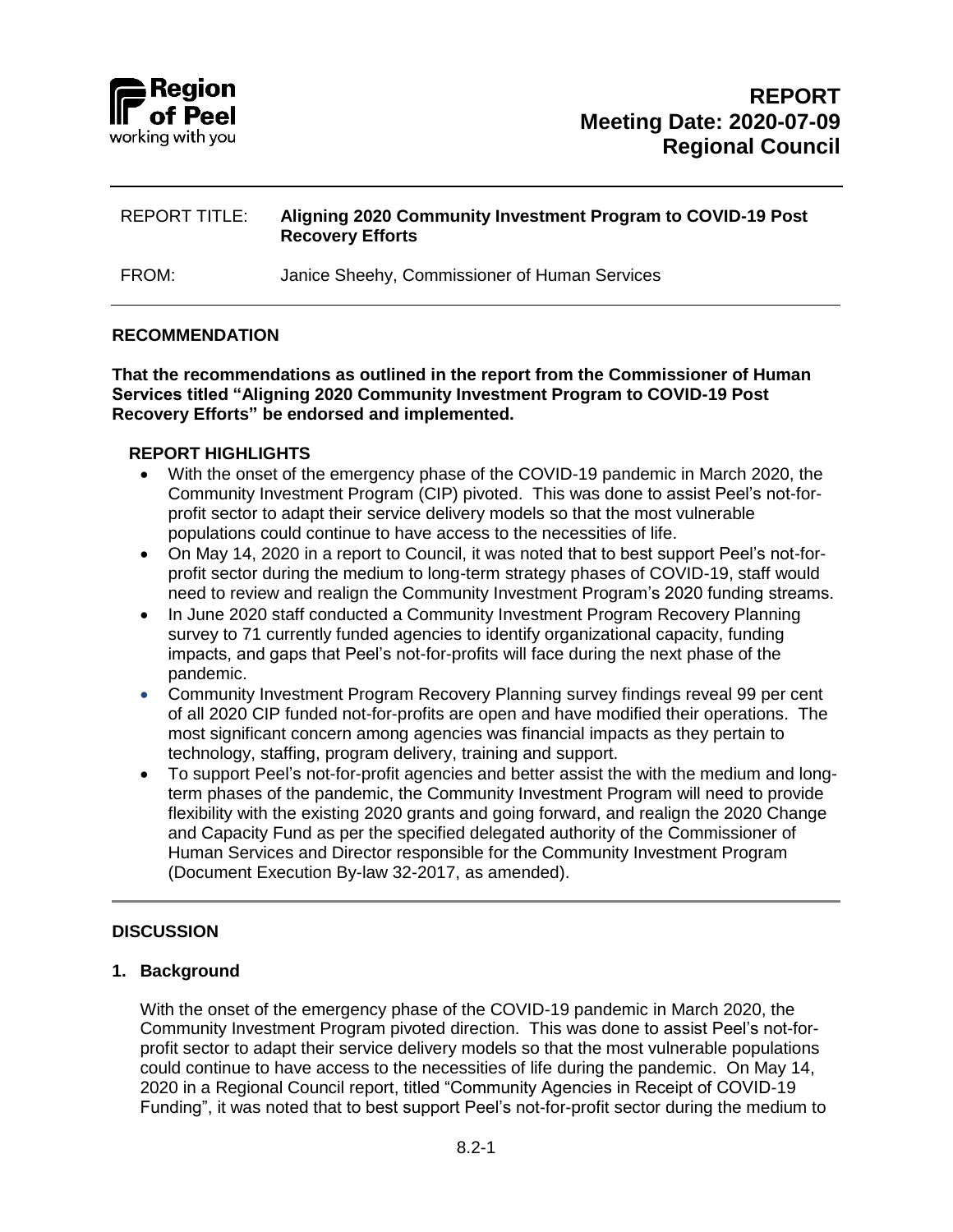long-term strategy phases of COVID-19, staff would need to review and realign the Community Investment Program's 2020 funding streams.

### **2. 2020 Community Investment Program Supports Peel's Most Vulnerable**

The July 9, 2020 companion report on today's agenda titled "Community Investment Program 2019 Update*,"* states that in 2019 the Community Investment Program supported 107 not-for-profit agencies, that provided 843 programs and services that reached 735,440 residents in Peel. The Community Investment Program aligns to the Region's 2015-2035 Strategic Plan.

In December 2019, Regional Council approved the 2020 Community Investment Program budget of \$7,735,122. The goal of the Region's Community Investment Program is to enable a strong and sustainable not-for-profit sector that meets the needs of Peel's most vulnerable residents and advances community impact.

Below is a breakdown of the Community Investment fund budget for 2020; 73 per cent of funding has been allocated:

| <b>Fund</b>               | 2020 Budget   | <b>Status</b>                                                                                |
|---------------------------|---------------|----------------------------------------------------------------------------------------------|
| Core Fund                 | \$5,207,722   | 100% allocated                                                                               |
| <b>Transitional Fund</b>  | 500,000<br>\$ | 100% allocated                                                                               |
| Change Fund               | \$1,000,000   | \$910,968 available for reallocation to<br>focus on COVID-19 Post Recovery<br><b>Efforts</b> |
| Capacity Fund             | \$<br>400,000 | \$375,000 available for reallocation to<br>focus on COVID-19 Post Recovery<br><b>Efforts</b> |
| <b>Small Capital Fund</b> | 311,400<br>\$ | \$135,275 available to be released in<br>fall 2020 "no change in focus"                      |
| <b>Agriculture Fund</b>   | \$<br>16,000  | To be released in fall 2020 "no change<br>in focus"                                          |
| Social Enterprise         | \$<br>300,000 | Deferred to 2022                                                                             |
| Total                     | \$7,735,122   |                                                                                              |

*Table 1: 2020 Community Investment Program Funds* 

a) **Core Fund** – This fund supports core management positions and operational costs for not-for-profits to maintain service delivery. Total funding is up to 30 per cent of the agency's annual expenses with a \$100,000 maximum. The fund application cycle opens once every two years. The Core fund supported 67 agencies and has seen a 20 per cent (additional 11 agencies) increase from 2019 to 2020 and further, it supports 198 staffing positions and core operational infrastructure. The 2020 Core funded not-forprofits represent the following Peel sectors: children, youth and families; Mental Health and Addictions; multiservice and community programs; Employment and income supports; Domestic Violence and crisis supports; Disabilities; Capacity building (Housing and Homelessness; Newcomer/Settlement and Food Security).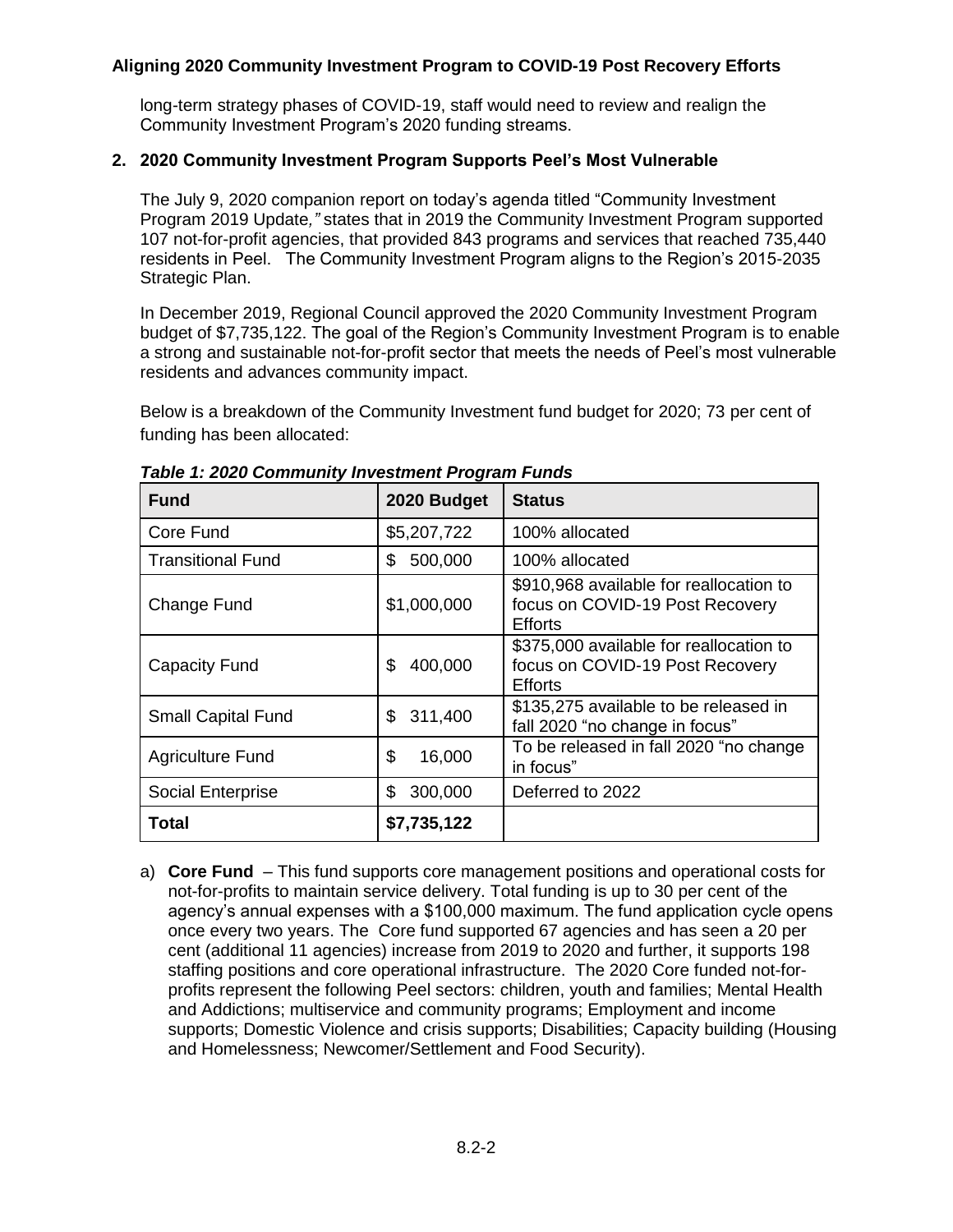b) **Transitional Fund** - This one-year fund, was endorsed by Council in May 2019 to support 13 agencies that would experience a loss or reduction of funding with the implementation of the new enhanced 2020 Community Investment Program.

### **3. Community Investment Program Funding for COVID-19**

The Community Investment Program has played a key role in enabling the response by Peel's not-for-profit sector during COVID-19. In addition, the Community Investment team has worked collaboratively with the local municipalities, the United Way of Greater Toronto, Provincial and Federal funders, Community Foundations and other Regional Community Investment Programs (City of Toronto, Hamilton, Halton, York, Durham) to collectively respond to the impacts faced by the not-for-profit sector.

To support and address urgent and emerging issues during the pandemic, Community Partnerships has been co-leading a regional Community Response Table (CRT) with Health Services. The Community Response Table is comprised of representatives from more than 90 community agencies, not-for-profit agencies, school boards and the local municipalities. Eighty-three per cent of the Community Response Table participants are receiving funding through the Community Investment Program.

In March 2020, a survey was administered to the Community Response Table participants to better understand how Peel community agencies are being impacted by COVID-19 and identify how best to meet their needs. The survey results demonstrated the following: 57 per cent of respondents are facing immediate program closures and 39 per cent had staff working remotely, with 15 per cent having to lay off or plan to lay off staff. Fifty-three per cent of organizations identified loss of essential revenue through fee-based services, loss of donations, and planned fundraising events that will be cancelled.

On March 26, 2020, Regional Council approved funding of \$1,000,000 establishing a COVID-19 Emergency Fund through the Community Investment Program. Given the demand for funding, on April 9, 2020, Regional Council approved a motion (Resolution Number 2020- 356) authorizing staff to process applications above the initial \$1,000,000 allocation.

On April 23, 2020 Regional Council granted staff the authority to enter into agreements with the Federal and Provincial governments to administer \$11,835,021 of funding as per the program directives and in response to local needs. To reflect both the broader scope of programs and services that are eligible under this new funding, the COVID-19 Emergency Fund was renamed the COVID-19 Community Fund. As of June 24, 2020, the Region has flowed \$3,002,655 to 116 agencies through the COVID-19 Community Fund.

# **4. The Community Investment Program (CIP) Recovery Planning Survey**

In June 2020 staff conducted a Community Investment Program Recovery Planning survey to 71 funded agencies to better understand their current organizational capacity, impact of changes to funding and gaps they anticipate throughout the recovery phases of the pandemic. Some of the findings are summarized below.

a) **Service Delivery**. COVID-19 has impacted the way the not-for-profit sector in Peel is delivering programs and services. Eighty-two per cent of CIP funded not-for-profits remained open but modified their operations to align with Public Health COVID-19 guidelines. Peel agencies adjusted their service delivery models quickly by canceling face to face and group services, restricting access to offices for clients and staff,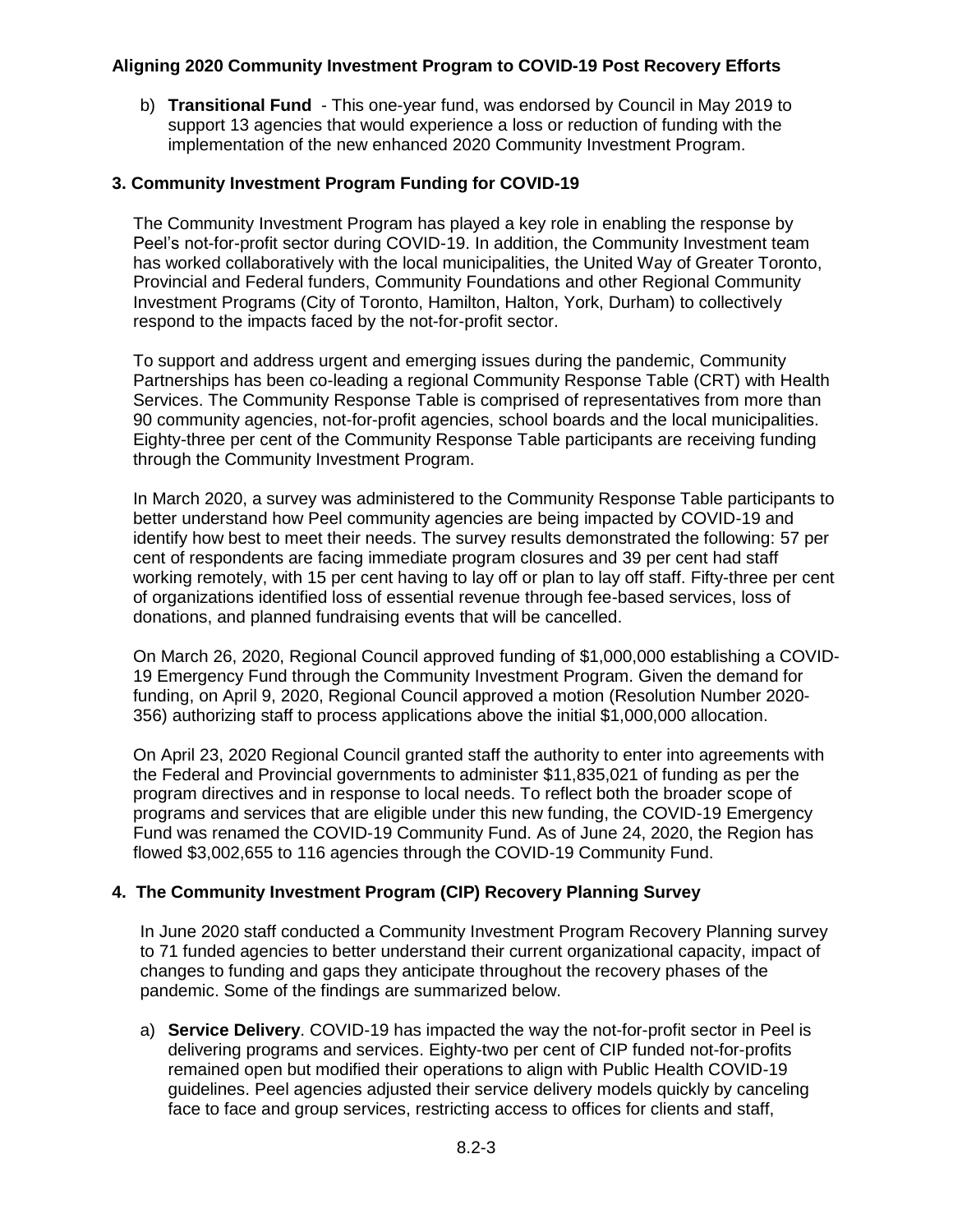transitioning client programs and service to online platforms, providing personal protective equipment to essential staff and, proactively altering physical spaces.

Ninety-two per cent of CIP funded not-for-profits have adapted their in-person programs and services to online and remote formats to reach clients. Fifty-three per cent of respondents are having to develop new programs and services with limited funding while 33 per cent have had to cancel programs due to lack of demand or limitations due to unbudgeted infrastructure expenses. Eighty per cent of the respondent's other funders (provincial, federal and private) have maintained existing agreements, relaxed funding restrictions and/or extended reporting deadlines, and allowed changes to funding requirements as a result of COVID-19.

b) **Financial Impacts**. Sixty-one per cent of the respondents accessed emergency funds through multiple funding channels from other levels of government, the United Way of Greater Toronto, community foundations and private companies. However, as the pandemic enters the recovery phase, agencies will be facing unique challenges with funding, revenue, and unbudgeted expenses. Sixty per cent of CIP funded agencies has seen a decrease in revenue, with a 50 per cent increase in expenditures since the onset of COVID-19. Thirty-one per cent of respondents have not made any staffing changes due to COVID-19; and 88 per cent of agencies had to either lay off staff, reduce hours and/or redeploy staff to address COVID-19 priorities.

Among agencies, financial impacts were identified as one of the highest concerns, especially as they plan for recovery. When asked how the Region of Peel can best support the not-for-profit sector, the following funding needs were identified:

- i. Provide financial assistance to ensure stability and timely distribution of existing 2020 CIP funding streams, increase flexibility with the use of existing grants/contribution agreements, increase funding available for COVID-19 related expenses/bridge funding to the "next normal", including space stabilization, technology and loss of earned income.
- ii. Provide financial assistance for unbudgeted technology expenses; Peel's not-forprofits is seeking critical information about online tools that are accessible, efficient and effective and can meet their needs. Respondents expressed the need for funding to support IT infrastructure that previously did not exist, new upgrades, and privacy resources for staff and clients.
- iii. Provide financial assistance for capacity building to help agencies adapt based on Public Health guidelines and long term (re)visioning at the organizational and sector levels.
- iv. Provide capacity building for human resources, legal and risk mitigation issues.

### **5. Reallocation of 2020 CIP Funding Streams During Pandemic Recovery and Rebuild Phases**

When polled, CIP funded agencies were fairly optimistic about their organization's ability to recover from COVID-19. In response to the challenges that have been documented by Peel's not-for-profit sector, and to ensure agencies are properly supported staff recommend the following:

a) Reallocation of the remaining funding (\$1.285M) in the 2020 Capacity Building and Change Funds, to support agencies during the medium- and long-term phases of the pandemic.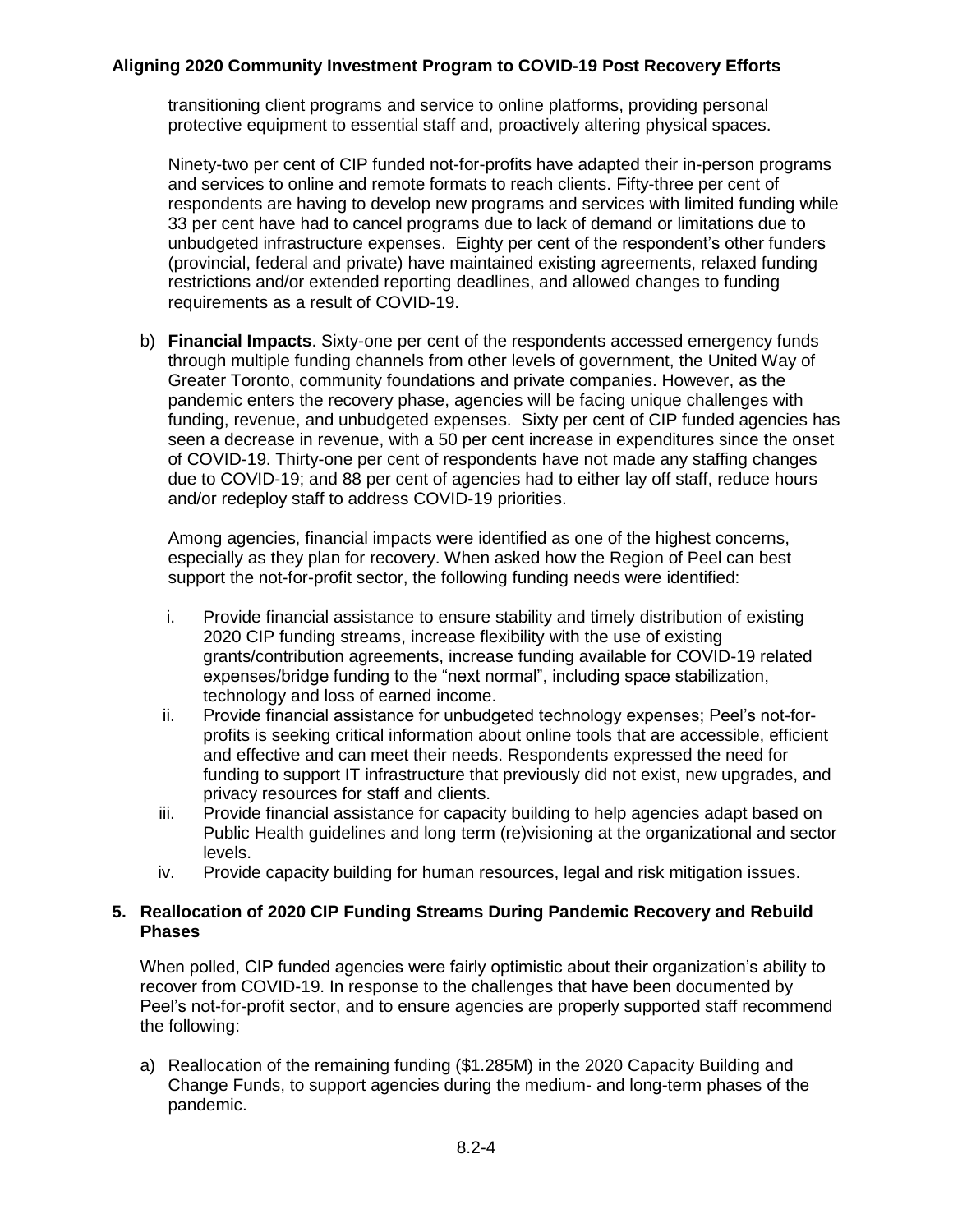- i. **Capacity Building Fund** reduce the maximum amount awarded from \$60,000 to \$30,000 to provide more reach to support and strengthen infrastructure with a focus on COVID-19 priorities related to Adaptive, Operational and Financial Capacity.
- ii. **Change Fund** adjust funding availability from two years to one year; reduce the maximum amount awarded from \$200,000 to \$50,000 to provide more reach. The fund will empower communities and not-for-profit groups to stabilize, rebuild and reconvene during the medium and long-term phases of COVID-19.
- iii. **Core and Transitional Fund**  allow agencies currently funded for Core and Transitional funding to amend funding to better align with their COVID-19 funding needs.
- b) Further, as a result of the pandemic, defer the start of the Social Enterprise two-year pilot to 2022. The pilot was created to assist community agencies to develop social enterprise intiatives that provide work opportunities for individuals facing employment barriers. For example, selling goods and services in the open market and reinvesting the money back into local businesses that better serve the community. At this time, it is believed that capacity is limited in the sector to undertake broad new initiatives.
- c) Staff will return to Council in 2021 with a summary report of all funding stream allocations through a 2020 Community Investment Program Update.

### **6. Agencies Not Funded Through the 2020 CIP Funding Streams**

Agencies that have not been funded through the 2020 Community Investment Program funding streams, can continue to apply for financial assistance through the COVID-19 Community Fund. The fund remains available to assist the not-for-profit sector in modifying their operations to adapt to the medium and long-term phases of the pandemic. The fund is open to any agency that is incorporated as a not-for-profit organization, located in the Region of Peel and serving vulnerable residents.

### **RISK CONSIDERATIONS**

Due to the pandemic, agencies are experiencing unbudgeted infrastructure expenses to adapt to new service delivery models. By not allowing agencies to be flexible with current 2020 grants to realign to COVID-19 expenses, there may be closures or the curtailing of essential programs and services, ultimately affecting our most vulnerable populations.

### **FINANCIAL IMPLICATIONS**

As noted, the Community Investment Program will need to support Peel not-for-profit agencies during the medium and long-term phases of the pandemic and provide flexibility within the existing 2020 grant budget of \$7,735,122, with no net impact.

### **CONCLUSION**

Peel's not-for-profit sector has demonstrated resiliency by continuing to provide essential programs and services in unique and collaborative ways to vulnerable residents during this pandemic. The Community Investment Program will continue to support the not-for-profit sector, helping agencies to adapt, strengthen organizational infrastructure and their capacity to deliver programs and services in new ways.